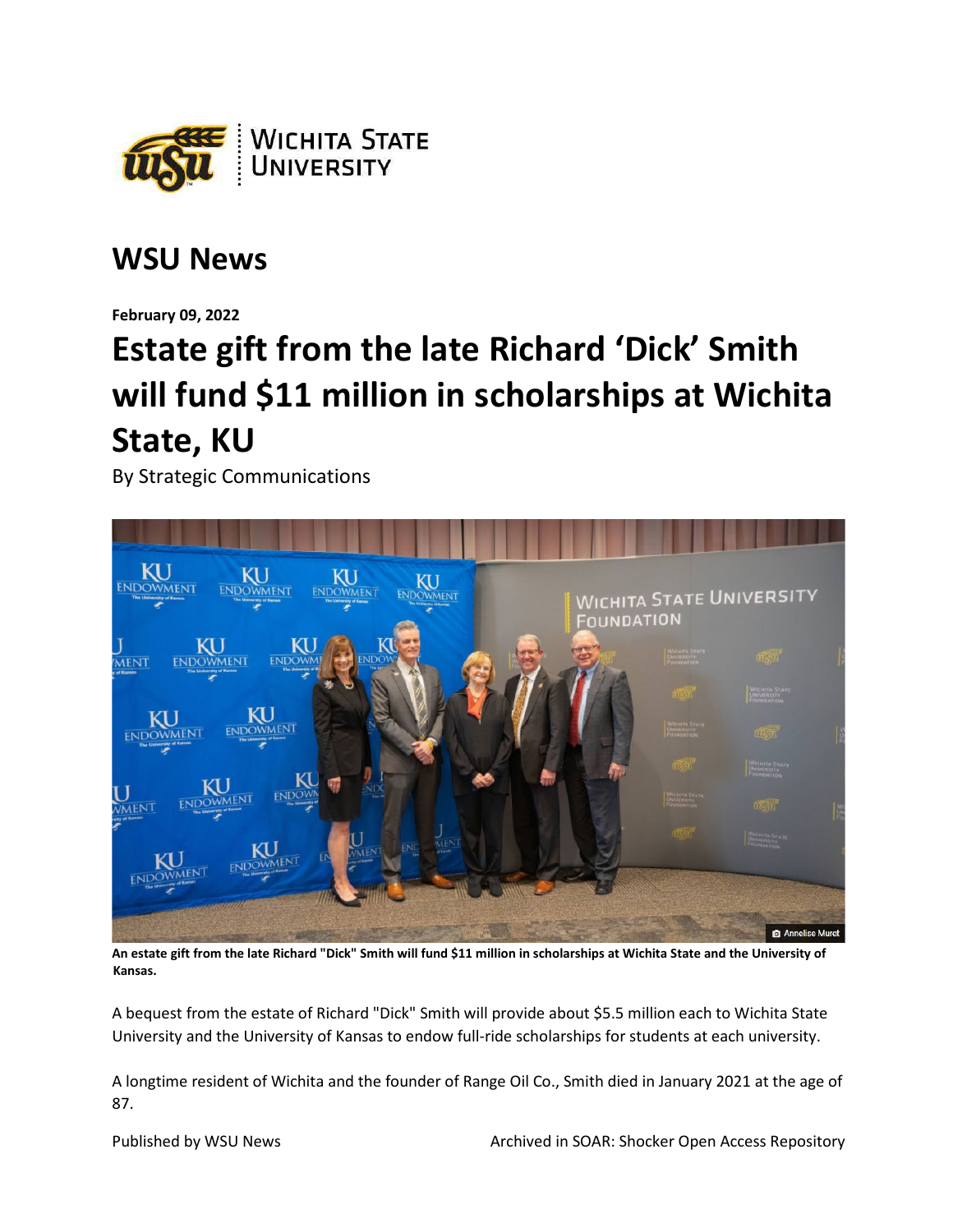The estate gifts were announced at a news conference on Feb. 9 attended by WSU President Rick Muma and KU Chancellor Douglas Girod, as well as Smith's widow, Sondra Langel. Elizabeth King, WSU Foundation president and CEO, and Dale Seuferling, president of the KU Endowment, also attended.

At Wichita State, undergraduates from any field of study will be eligible for the Richard "Dick" Smith Scholarship. At KU, his alma mater, Smith specified that the gift be divided equally between scholarships for undergraduates across the university and students studying geology, in which he earned a bachelor's degree in 1954.

Smith also specified that the scholarships at both institutions cover all expenses related to college, including tuition, fees, books and housing. These full-ride scholarships are considered among the most prestigious a university can award.

"Kansas families: that's who benefits from this gift," Muma said. "While it's a rare and precious opportunity for Wichita State and KU to receive a gift as sizable as Mr. Smith's, it's Kansas families who will ultimately benefit from Dick's generosity and the relationships that are fostered through our partnership with the WSU Foundation."

In his remarks, Girod expressed gratitude for the gift and lauded Smith's legacy of philanthropy and support for higher education.

"This remarkable gift will create opportunities for KU and its students for generations to come," Girod said. "It also reinforces the educational partnership between Wichita State and KU as both strive to create a stronger Kansas through higher education."

Langel described her late husband as a man with an extraordinary zest for life and someone who believed strongly in the power of education.

"Dick believed that a college education could have an incomparable impact on the direction an individual's life could take," Langel said. "His family and friends join in celebrating the opportunities his scholarships will create for thousands of young Kansas students."

Smith's children, Peter and Susan Smith, were unable to attend the event but said in a statement: "We are very proud of our dad and his caring, thoughtful and supportive gift to the students of WSU and KU. We are excited about what the well-deserving recipients will accomplish."

Born in Oklahoma City, Smith founded Range Oil Co. in Wichita in 1964. He was a highly regarded member of the oil and gas industry. He served on many boards of charitable and civic organizations of Wichita through the years, including the board of Wesley Hospital for 23 years.

Seuferling noted that Smith had a multi-decade history of contributions to KU in the areas of geology, the arts, athletics and the KU-School of Medicine at Wichita.